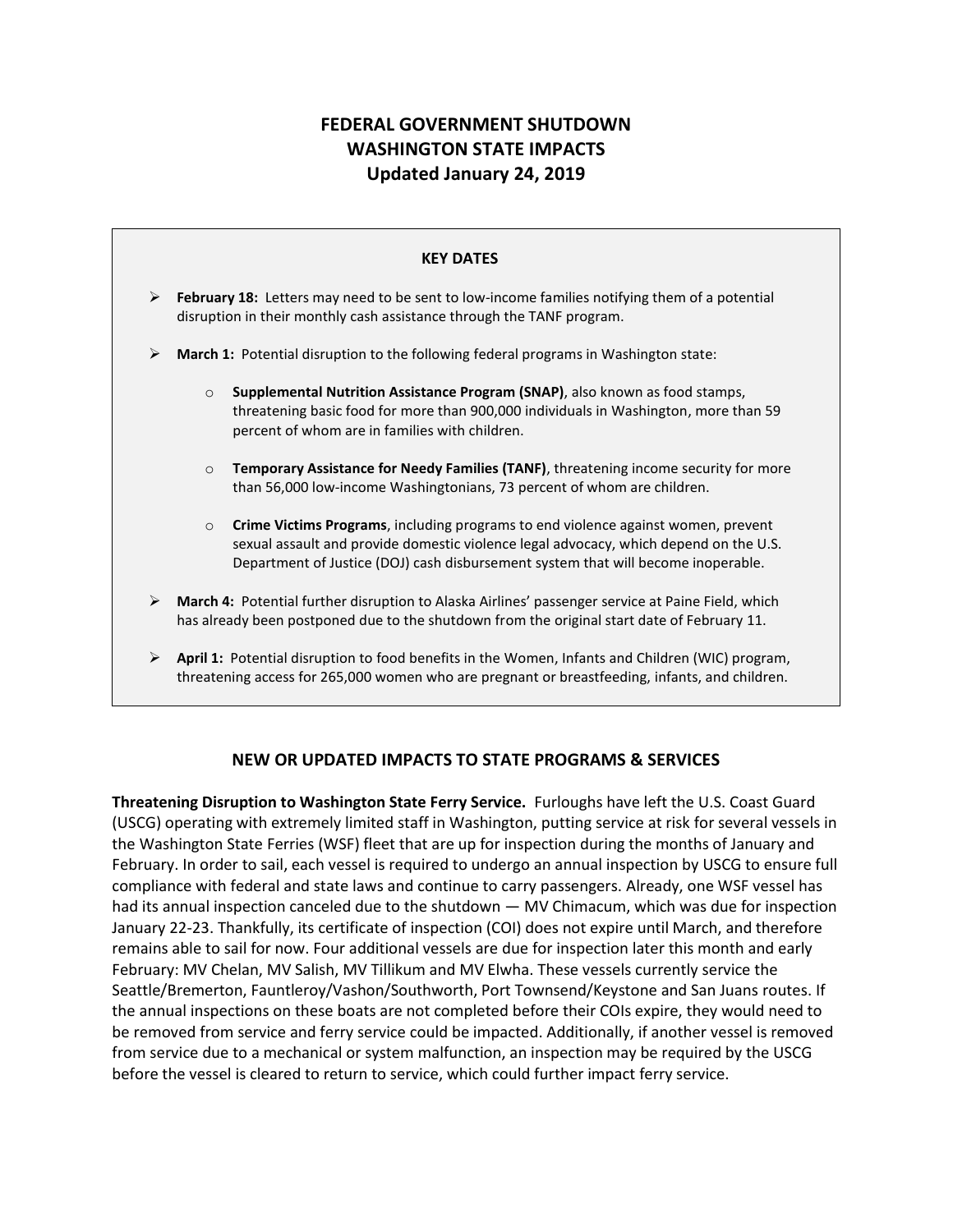**Shutdown of Food Monitoring Program.** On January 15, the U.S. Department of Agriculture (USDA) halted all activities through the Pesticide Data Program (PDP), a national effort to monitor pesticide residue on foods consumed in Washington state and across the United States, with an emphasis on those commodities highly consumed by infants and children. Here in Washington, that means a wide range of commodities — including rice, frozen spinach, frozen strawberries, bananas, cilantro, kiwis, radishes, cabbage, jalapeños, mustard greens, oats, frozen sweet peas, and dried garbanzo beans — will not be tested as part of this national survey. During this quarter, the Washington State Department of Agriculture (WSDA) had planned to test about 1,400 samples for about 220 pesticides each as part of the PDP program. Staff have ceased activities due to lack of funding until further notice.

**Hurting Operations and Basic Services Across Indian Country.** Washington's tribal nations are highly impacted by the partial federal shutdown as it directly affects funding for programs through the Bureau of Indian Affairs (BIA) and the Indian Health Service (IHS), threatening the rights, economies, health, safety and well-being of our tribal communities. The federal government owes treaty and trust obligations to tribes and tribal members in Washington including medical clinic services, social services, Individuals Indian Money (IIM) account management services, timber and forestry-related services, and irrigation and restoration projects. Among the impacts being felt among our tribes are:

- $\circ$  Forcing tribes to backfill funding for programs and services that are a federal responsibility;
- $\circ$  Putting healthcare at-risk through IHS facilities and urban Indian health programs due to widespread IHS furloughs and disruption in Urban Indian Health Program (UIHP) payments;
- $\circ$  Creating a 23 percent budget shortfall at the Seattle Indian Health Board due to the lapse in UIHP payments;
- o Preventing timber sales due to widespread furloughs at BIA's forestry office, putting at risk 270 employees at Yakama Nation's mill and causing estimated losses to Colville Confederated Tribes of \$1.5 million per week; and
- $\circ$  Leaving tribal communities without assistance in the event of catastrophic natural disasters due to furloughed personnel at BIA's Portland Area Office.

Depending on the length of the shutdown, the impacts on the health, safety and economic well-being of Washington's tribal communities is expected to become even more severe.

**Threatening Health Security for Low-Income Women, Infants, and Children.** Federal appropriations for Washington's Women, Infants and Children (WIC) program is only sufficient to cover benefits through the end of March, unless additional federal funding is allocated to Washington state. The loss of WIC funding threatens access to a supplemental food program for 265,000 women who are pregnant or breastfeeding, infants and children, and also disruption to health screening and other services.

**Increasing Strain on Sea-Tac Operations.** The shutdown has now forced TSA workers at Sea-Tac to work without pay for more than 30 days, creating financial anxiety for hundreds of TSA employees in Washington and increasing strain on the airport's operations. To address increasing wait times and rates of TSA absenteeism — often a result of employees' financial inability to work — the Port of Seattle has been forced to increase their role in staffing non-regulatory TSA functions, including exit lane staffing and TSA Pre-Check confirmations and checkpoint divesting.

**Delaying Passenger Service at Paine Field.** Due to furloughs of FAA personnel, who conduct crucial certification and oversight work required for the start of commercial air service at Paine Field, Alaska Airlines has been forced to delay the launch of passenger service out of Everett. Washingtonians who had been planning to travel using the new passenger service beginning on February 11 will now have to wait until March 4 — at least. Further delays remain possible if the shutdown doesn't end in time for the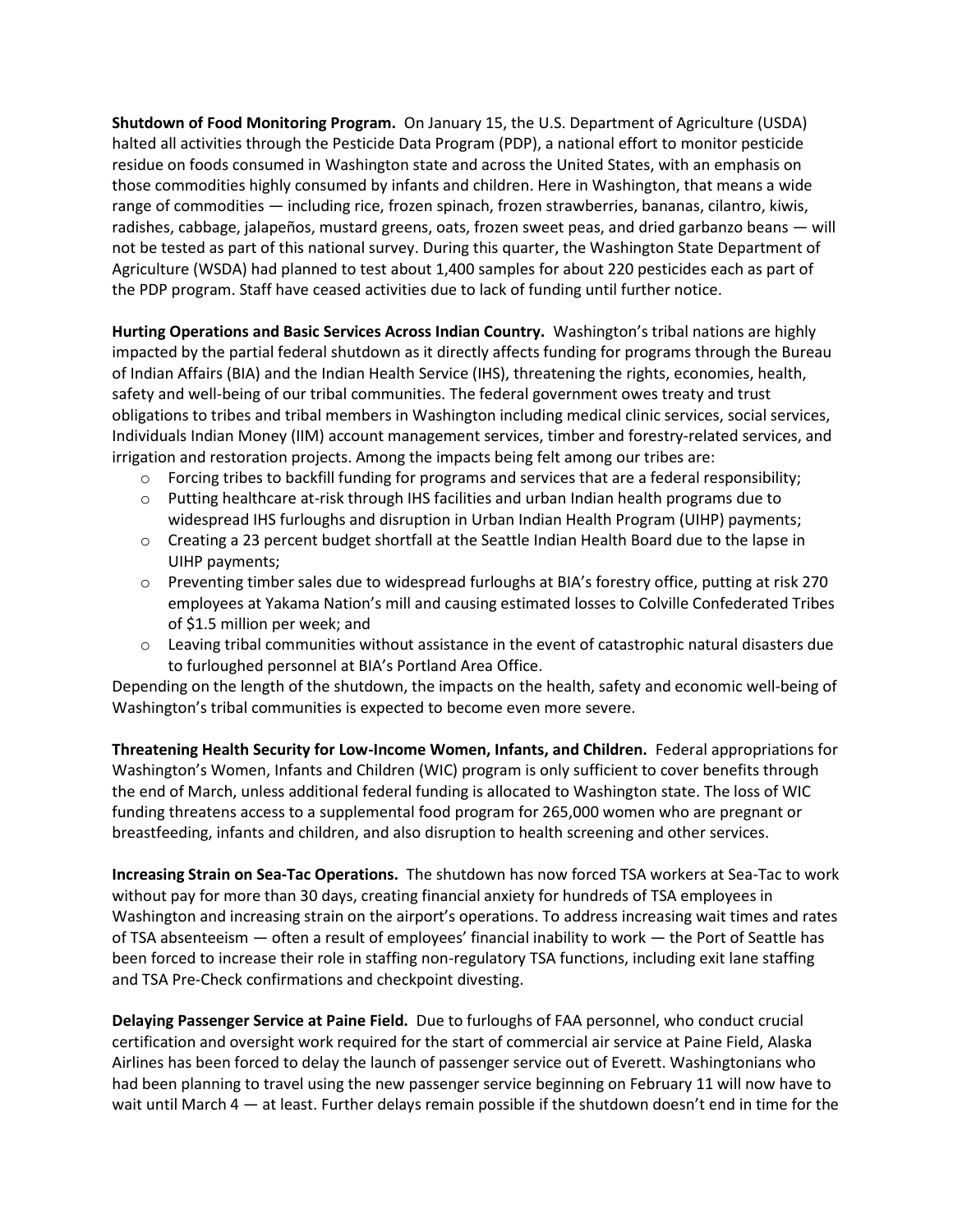airport to obtain all required government approvals. United Airlines, who plans to begin passenger service on March 31, could also be impacted if the shutdown is extended.

**Disrupting Assistance for Victims of Crime and Domestic Violence.** The U.S. Department of Justice (DOJ) has notified the state that cash disbursement systems will not be operational beyond the month of February for crime victims programs, including programs to end violence against women, sexual assault prevention programs, and domestic violence legal advocacy programs — leaving the state responsible for backfilling funding to continue these important programs that should be a federal responsibility. Federal reimbursements to the state will be disrupted on March 1.

## **ONGOING IMPACTS TO STATE PROGRAMS & SERVICES**

**Delaying NTSB Final Report on DuPont Amtrak Derailment.** Furloughs of accident investigators at the National Transportation Safety Board (NTSB) have forced the agency to halt investigations into transportation accidents across the country, including the Amtrak train derailment that occurred near DuPont, Washington, in December 2017. The agency's preliminary report into the accident was released in January 2018, and its final report is expected sometime this spring. Amtrak train service has been suspended along the route until the final report is released. A potential delay of NTSB's work could further delay passenger service along the Point Defiance Bypass route.

**Putting Basic Food Assistance at Risk.** If the shutdown continues past February 28, low-income Washingtonians who rely on basic food through the Supplemental Nutrition Assistance Program (SNAP) are at risk of losing benefits they need to put food on the table. Although USDA has instructed states to take extraordinary steps to disburse SNAP benefits early for the month of February, they have not identified federal appropriations necessary to continue the program beyond that — threatening disruption to basic food for over 900,000 individuals in Washington, more than 59 percent of whom are in families with children.

**Threatening Financial Security for Low-Income Washingtonians.** Federal appropriations for Washington's families in need through Temporary Assistance for Needy Families (TANF) is only sufficient to cover benefits through the end of February. Although state funding may be available to continue providing some TANF assistance through part of March, it cannot cover full benefits for another month — meaning the state may be forced to send out 10-day notice letters on February 18 notifying families of a cut-off for their monthly issuance. The program currently provides cash assistance to households covering more than 56,000 people in Washington, 73 percent of whom are children.

**Delaying Hanford Cleanup Efforts.** Furloughs of Environmental Protection Agency (EPA) personnel, who serve as partner regulators alongside our state Department of Ecology, are causing current and nearterm delays to cleanup decision processes at Hanford. These include changes to Tri-Party Agreement milestones and a potential enforcement action that would require coordination with EPA. The delays are associated with unavailability of EPA staff to brief EPA Region 10 Administrator for certain required EPA approvals. The delays will directly impact issuance of regulatory decisions, delaying initiation of cleanup processes for mixed low level and transuranic mixed waste.

**Disrupting Environmental Restoration.** Furloughs of National Oceanic and Atmospheric Administration (NOAA) staff is delaying work on environmental restoration efforts by our state Department of Ecology,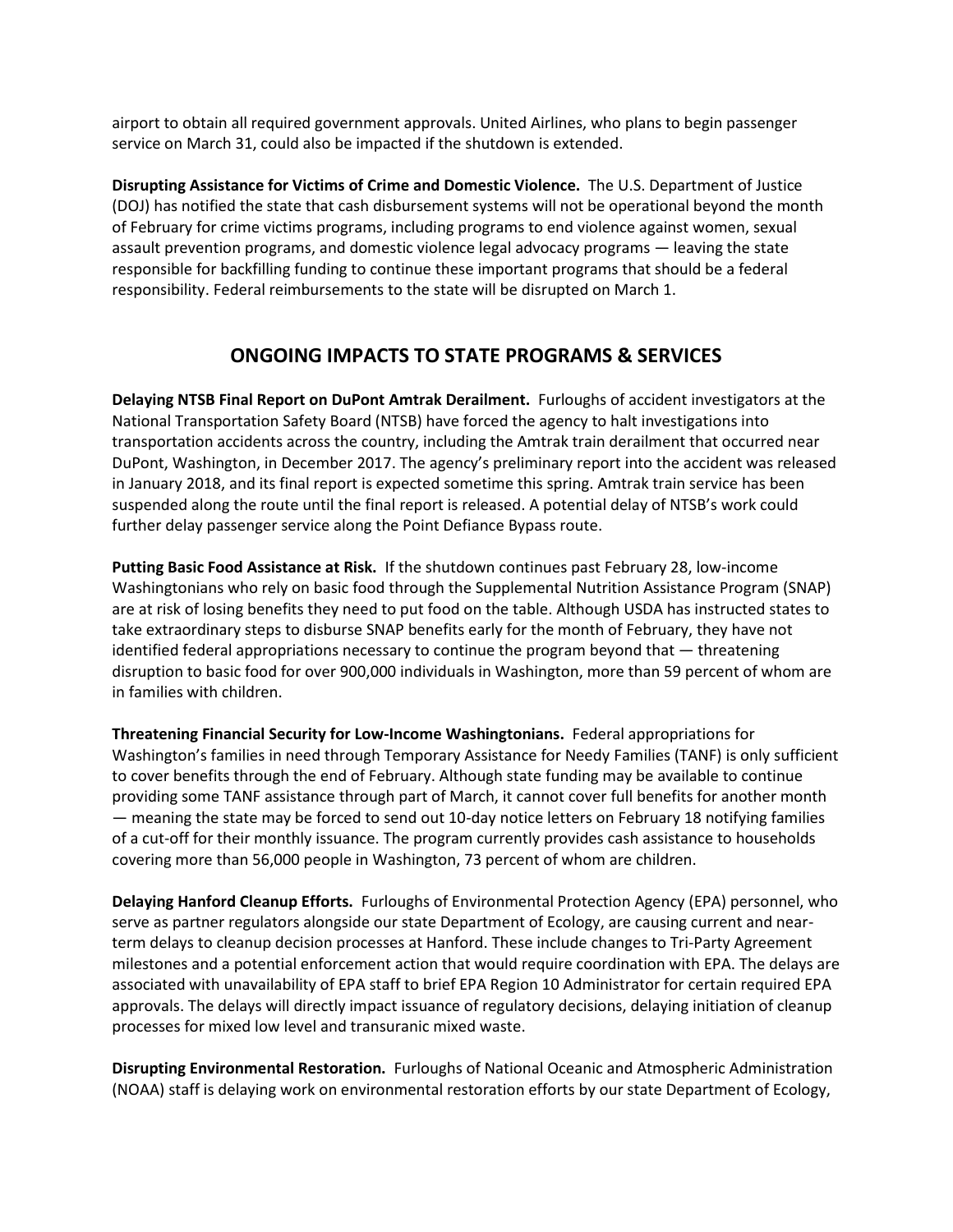such as work on Chehalis Basin aquatic restoration plans and state and federal environmental impact statements (EIS), which depend on NOAA staff to work on integral fish and habitat monitoring.

**Halting Applications for Federal Financial Student Aid.** Students' applications for federal financial aid submitted after the shutdown began on December 22 have been disrupted by the closed federal agencies — including IRS and the Department of Homeland Security — which are necessary for dataverification of FAFSA forms. These students have received a comment code that denotes, "One or more federal agency matches were not performed." The disruptions could delay Pell grants, student loans, parent PLUS loans and other forms of federal financial aid from reaching students. New students planning on attending our state's public universities starting in the spring or next fall may be impacted. It may also impact our public universities' ability to process financial aid for these low and middleincome families. To date, little to no guidance has been issued by the U.S. Department of Education to this situation.

**Threatening the Emergency Food Supply for Hungry Families.** The lapse in appropriations for USDA will impact Washingtonians who rely on our state's emergency food system and contractors' ability to provide distribution and warehousing services to food pantries and meal programs. We anticipate that food commodities *ordered* by USDA before the shutdown, but not yet purchased, will not be delivered during the shutdown. For Washingtonians, that means approximately 324,000 pounds of commodity foods with a value of \$201,000 were ordered but USDA had not completed the purchasing process leaving food pantries with less food to distribute and diminishing basic food for families who need it. The Washington State Department of Agriculture (WSDA) has also been forced to place limits on the amount of operational funding that contractors' can be reimbursed for their participation in the federal food assistance programs. Across the board, the emergency food system is experiencing reduced financial support and increased demand as furloughed workers seek resources to keep food on the table and SNAP benefits are spent early, leaving more cupboards bare.

**Putting Food Safety at Risk.** Due to furloughs of Food and Drug Administration (FDA) staff, the Washington State Department of Agriculture (WSDA) is unable to receive technical assistance from the FDA. Lack of federal food safety inspections may be increasing food safety risks in the state. FDA training that our state agency staff were planning to attend has also been cancelled.

**Disrupting Ecosystem Restoration Projects.** Furloughs and federal agency closures are delaying and threatening to disrupt projects in progress. Among those include the Leque Island Estuary Restoration Project, which has been awarded \$3.2 million in federal grant money but requires the funds to be disbursed and federal permits to be obtained by April 1 for the project to be constructed as planned this summer. According to the state Department of Fish and Wildlife, there is an urgency to proceed with the project due to the failing dikes; if they fail before the project is completed, it will be very expensive to build a wave protection berm on the site that is needed to protect the adjacent City of Stanwood from coastal flooding.

**Disrupting Washington Fisheries.** Efforts that have been or may be disrupted during the shutdown include: National Marine Fisheries Service's (NMFS) participation in the North of Falcon process to set recreational and commercial salmon setting seasons while considering Chinook and concurrently Southern Resident Killer Whale recovery objectives; NMFS's enforcement capability and oversight integral to the conservation of Washington's fisheries; and the rulemaking processes pertinent to the establishment of catch limits for the Pacific whiting midwater trawl fisheries and the Pacific halibut fishery. These actions are not only critical to the conservation of various fish stocks, but also to the